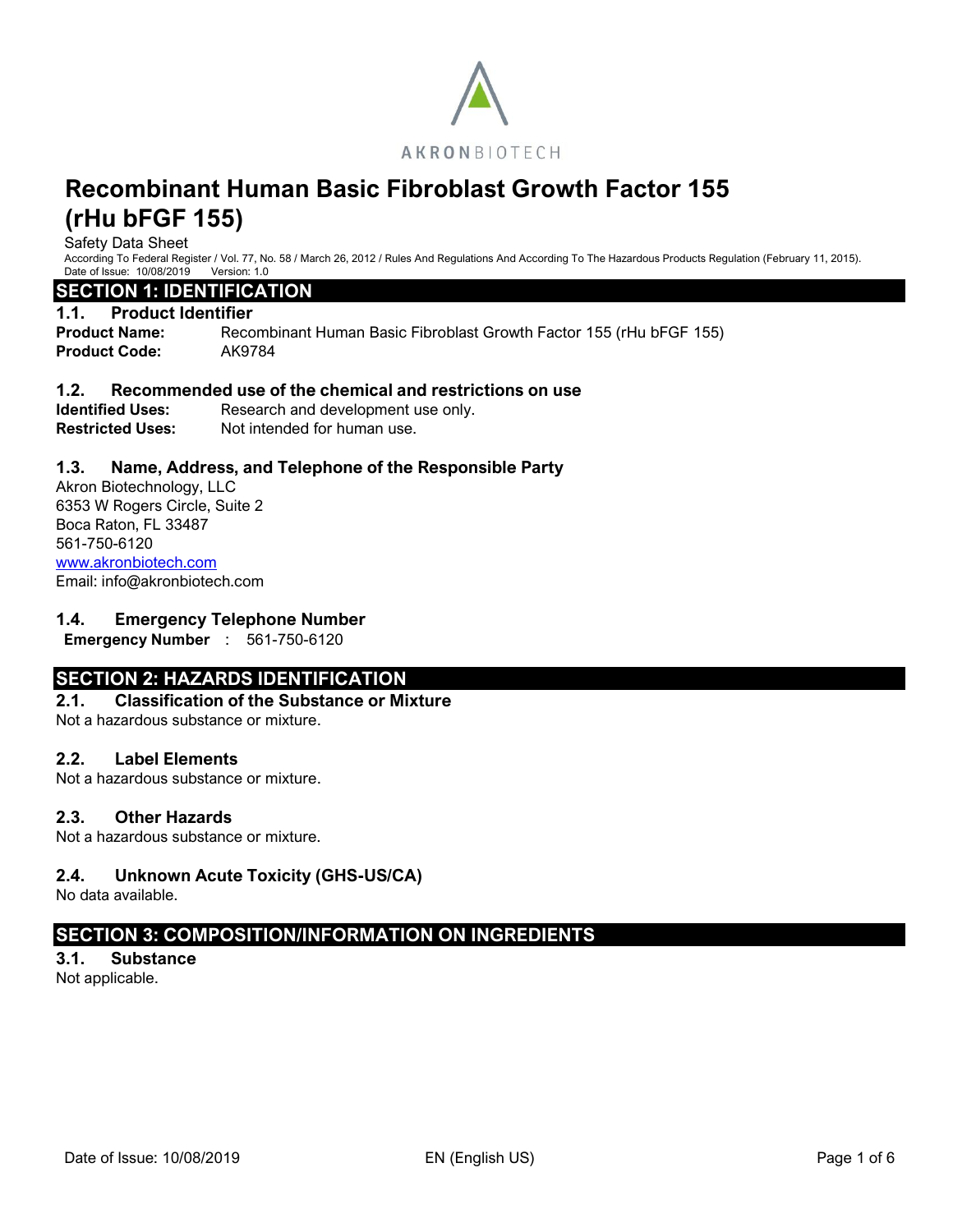Safety Data Sheet

According To Federal Register / Vol. 77, No. 58 / March 26, 2012 / Rules And Regulations And According To The Hazardous Products Regulation (February 11, 2015).

## **3.2. Mixture**

This product contains no substances which are considered to be hazardous to health at their given concentrations.

| <b>Chemical Name</b>              | <b>Common name and synonyms</b>                        | <b>Product Identifier (CAS-No)</b> |
|-----------------------------------|--------------------------------------------------------|------------------------------------|
| Basic<br>Recombinant<br>Human     | Not applicable                                         | Not applicable                     |
| Fibroblast Growth Factor 155 (rHu |                                                        |                                    |
| bFGF 155)                         |                                                        |                                    |
| Sodium citrate                    | 1,2,3-Propanetricarboxylic acid, 2-hydroxy-, sodium    | 68-04-2                            |
|                                   | salt                                                   |                                    |
| Glycine                           | Aminoacetic acid, 2-Aminoethanoic acid, glycocoll      | 56-40-6                            |
| Saccharose                        | α-D-Glucopyranoside,<br>B-D-<br>Sucrose.<br>suqar,     | $57 - 50 - 1$                      |
|                                   | fructofuranosyl                                        |                                    |
| N-Acetyl Cysteine                 | NAC, L-Cysteine,                                       | 616-91-1                           |
| <b>EDTA</b>                       | Ethylenediaminetetraacetic acid, acetic acid           | 60-00-4                            |
| <b>DTT</b>                        | Dithiothreitol,<br>2,3-Butanediol,<br>1,4-dimercapto-, | 3483-12-3                          |
|                                   | $(2R, 3R)$ -rel-                                       |                                    |

# **SECTION 4: FIRST AID MEASURES**

## **4.1. Description of First-aid Measures**

#### **Inhalation:**

Not expected to be an inhalation hazard under anticipated conditions of normal use of this material. Seek medical advice if necessary.

#### **Skin Contact:**

Remove contaminated clothing. Rinse affected area with water for at least 5 minutes. Obtain medical attention if irritation develops or persists.

## **Eye Contact:**

Rinse cautiously with water for at least 15 minutes. Remove contact lenses, if present and easy to do. Continue rinsing. Obtain medical attention if irritation develops or persists.

## **Ingestion:**

Rinse mouth with water. Do NOT induce vomiting. Obtain medical attention.

## **4.2. Most Important Symptoms and Effects Both Acute and Delayed**

Not applicable.

# **4.3. Indication of Any Immediate Medical Attention and Special Treatment Needed**

Not applicable.

# **SECTION 5: FIRE-FIGHTING MEASURES**

## **5.1. Extinguishing Media**

**Unsuitable extinguishing media:** No data available.

**Suitable extinguishing media:** Use water spray, alcohol-resistant foam, dry chemical or carbon dioxide.

## **5.2. Special Hazards Arising From the Substance or Mixture**

No data available.

## **5.3. Advice for Firefighters**

Standard procedure for chemical fires.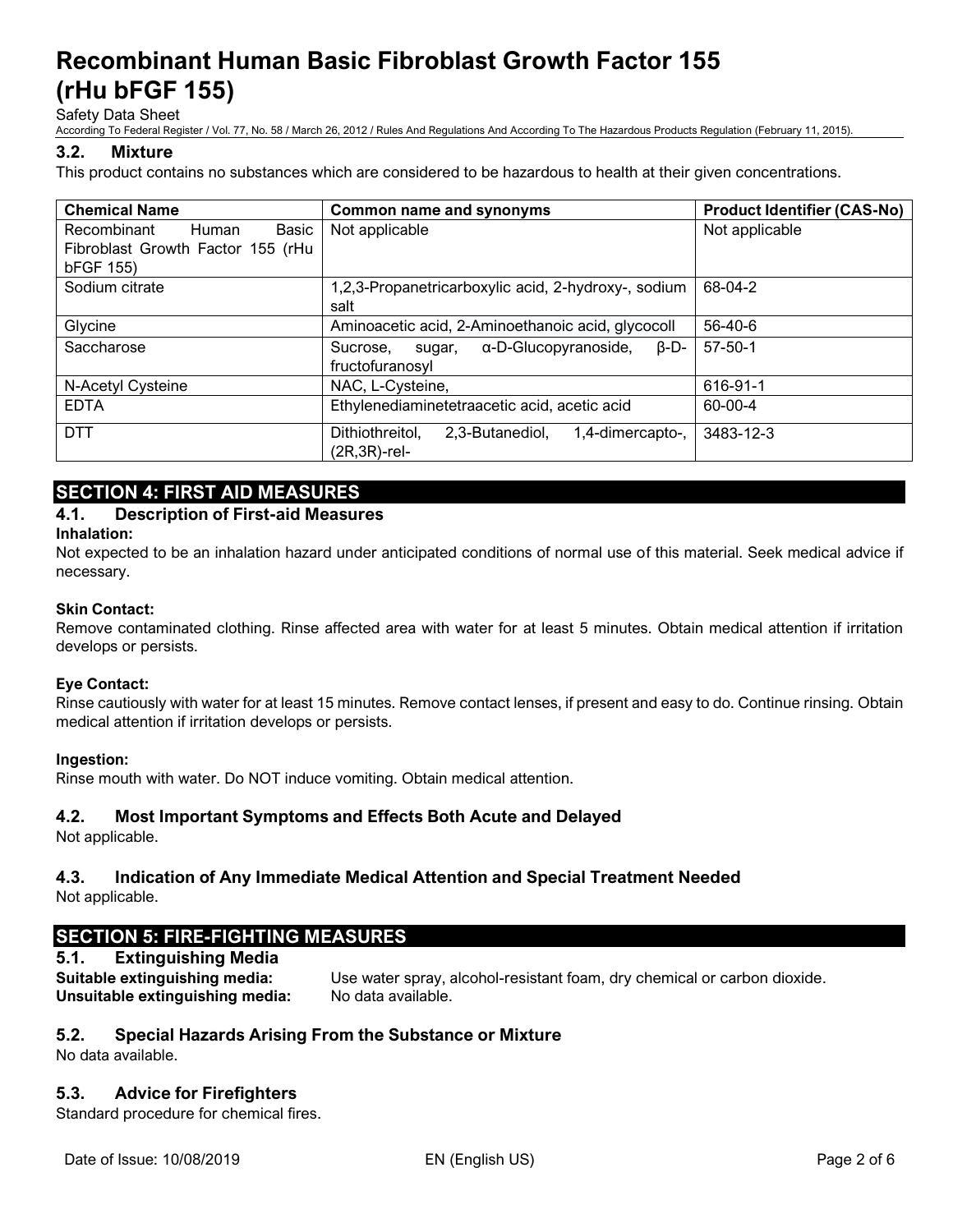Safety Data Sheet

According To Federal Register / Vol. 77, No. 58 / March 26, 2012 / Rules And Regulations And According To The Hazardous Products Regulation (February 11, 2015).

# **SECTION 6: ACCIDENTAL RELEASE MEASURES**

#### **6.1. Personal Precautions, Protective Equipment and Emergency Procedures**

Ensure adequate ventilation. Always wear recommended Personal Protective Equipment. See Section 8 for more detail.

#### **6.2. Environmental Precautions**

Do not let product enter drains. Discharge into the environment must be avoided.

#### **6.3. Methods and Materials for Containment and Cleaning Up**

Soak up liquid components with inert absorbent material.

#### **6.4. Reference to Other Sections**

See Section 8 for exposure controls and personal protection and Section 13 for disposal considerations.

# **SECTION 7: HANDLING AND STORAGE**

#### **7.1. Precautions for Safe Handling**

Use appropriate personal protective equipment (PPE). Avoid contact with skin and eyes.

## **7.2. Conditions for Safe Storage, Including Any Incompatibilities**

Keep container tightly closed in a dry, well-ventilated place and at a temperature of 2-8°C.

#### **7.3. Specific End Use(s)**

Apart from the uses mentioned in section 1.2 no other specific uses are stipulated.

# **SECTION 8: EXPOSURE CONTROLS/PERSONAL PROTECTION**

#### **8.1. Control Parameters**

The product contains no substances with occupational exposure limit values from the manufacturer, supplier, importer, or the appropriate advisory agency including: ACGIH (TLV), AIHA (WEEL), NIOSH (REL), OSHA (PEL), Canadian provincial governments, or the Mexican government.

#### **8.2. Exposure Controls**

#### **Appropriate Engineering Controls:**

Emergency eye wash fountains and safety showers should be available in the immediate vicinity of any potential exposure. Ensure adequate ventilation, especially in confined areas. Handle in accordance with good industrial hygiene and safety practice.

#### **Personal Protective Equipment (PPE):**



#### **Hand Protection:**

Handle with gloves. Gloves must be inspected prior to use. Use proper glove removal technique (without touching glove's outer surface) to avoid skin contact with this product. Dispose of contaminated gloves after use in accordance with applicable laws and good laboratory practices. Wash and dry hands.

#### **Eye Protection:**

Use face shield, chemical goggles or safety glasses tested and approved under appropriate government standards such as NIOSH (US) or EN 166 (EU).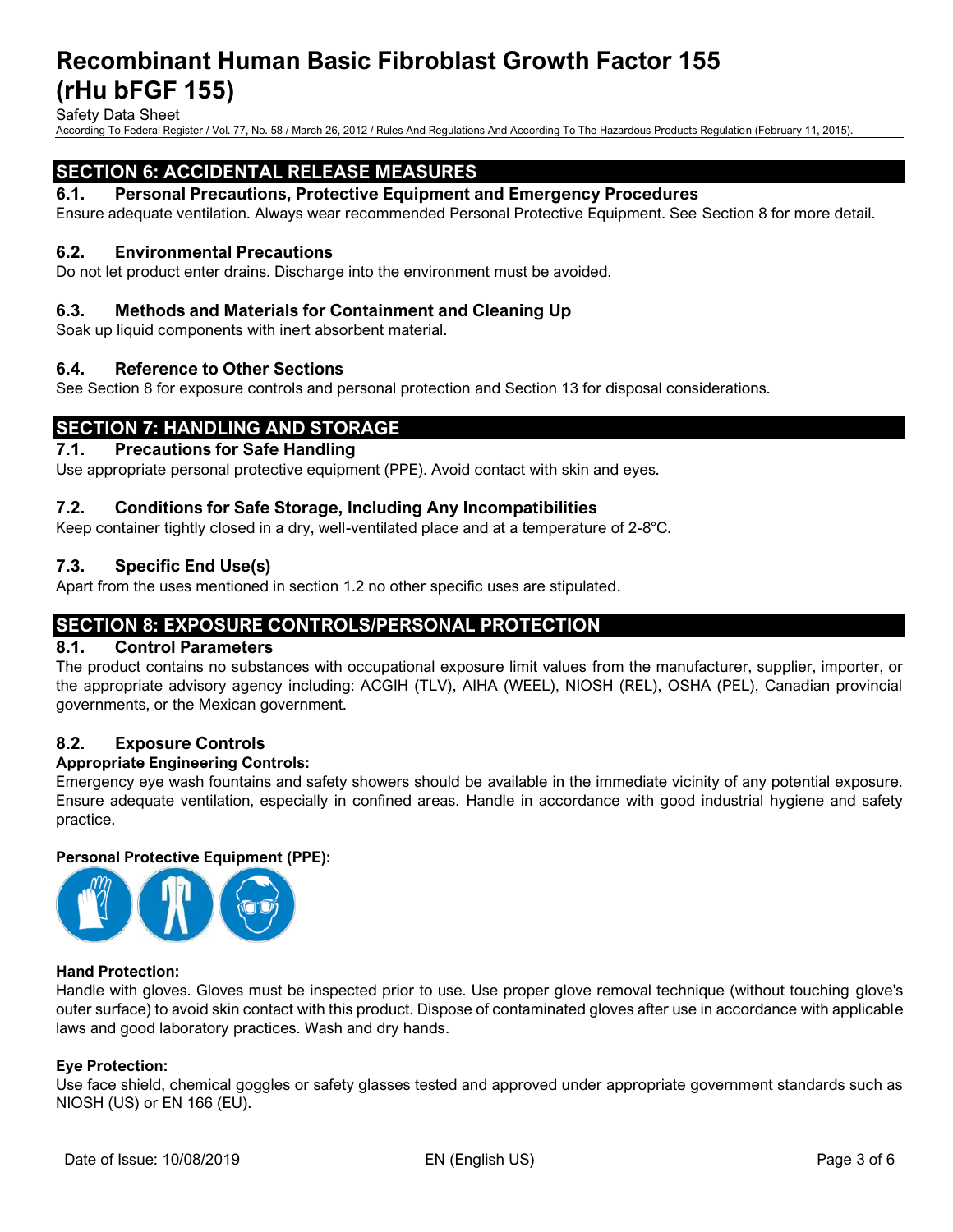Safety Data Sheet

According To Federal Register / Vol. 77, No. 58 / March 26, 2012 / Rules And Regulations And According To The Hazardous Products Regulation (February 11, 2015).

#### **Skin and Body Protection:**

The type of protective equipment must be selected according to the concentration, amount of the hazardous substance at the specific workplace and appropriate risk assessment.

#### **Respiratory Protection:**

Respiratory protection is not required. In case of inadequate ventilation, oxygen deficient atmosphere, or where exposure levels are not known wear approved respirators and components tested and approved under appropriate government standards such as NIOSH (US) or CEN (EU).

#### **Hygiene measures:**

Handle in accordance with good industrial hygiene and safety practice.

#### **Environmental Exposure Controls:**

Do not let product enter drains.

# **SECTION 9: PHYSICAL AND CHEMICAL PROPERTIES**

# **9.1. Information on Basic Physical and Chemical Properties**

| Appearance                             |   | White to off-white powder |
|----------------------------------------|---|---------------------------|
| Odor                                   | ٠ | Not available             |
| Odor threshold                         |   | Not available             |
| рH                                     |   | Not available             |
| Melting point/freezing point           |   | Not available             |
| Boiling point/boiling range            |   | Not available             |
| Flash point                            |   | Not available             |
| Evaporation rate                       | ٠ | Not available             |
| Flammability (solid, gas)              | ٠ | Not available             |
| Lower flammable limit                  | ٠ | Not available             |
| Upper flammable limit                  | ٠ | Not available             |
| Vapor pressure                         |   | Not available             |
| Relative vapor density at 20°C         |   | Not available             |
| Relative density                       |   | Not available             |
| Solubility                             |   | Not available             |
| Partition coefficient: N-Octanol/Water |   | Not available             |
| Auto-ignition temperature              | ÷ | Not available             |
| Viscosity                              |   | Not available             |
|                                        |   |                           |

# **SECTION 10: STABILITY AND REACTIVITY**

# **10.1. Reactivity:**

No data available.

## **10.2. Chemical Stability:**

Stable under recommended handling and storage conditions (see Section 7).

## **10.3. Possibility of Hazardous Reactions:**

No data available.

# **10.4. Conditions to Avoid:**

No data available.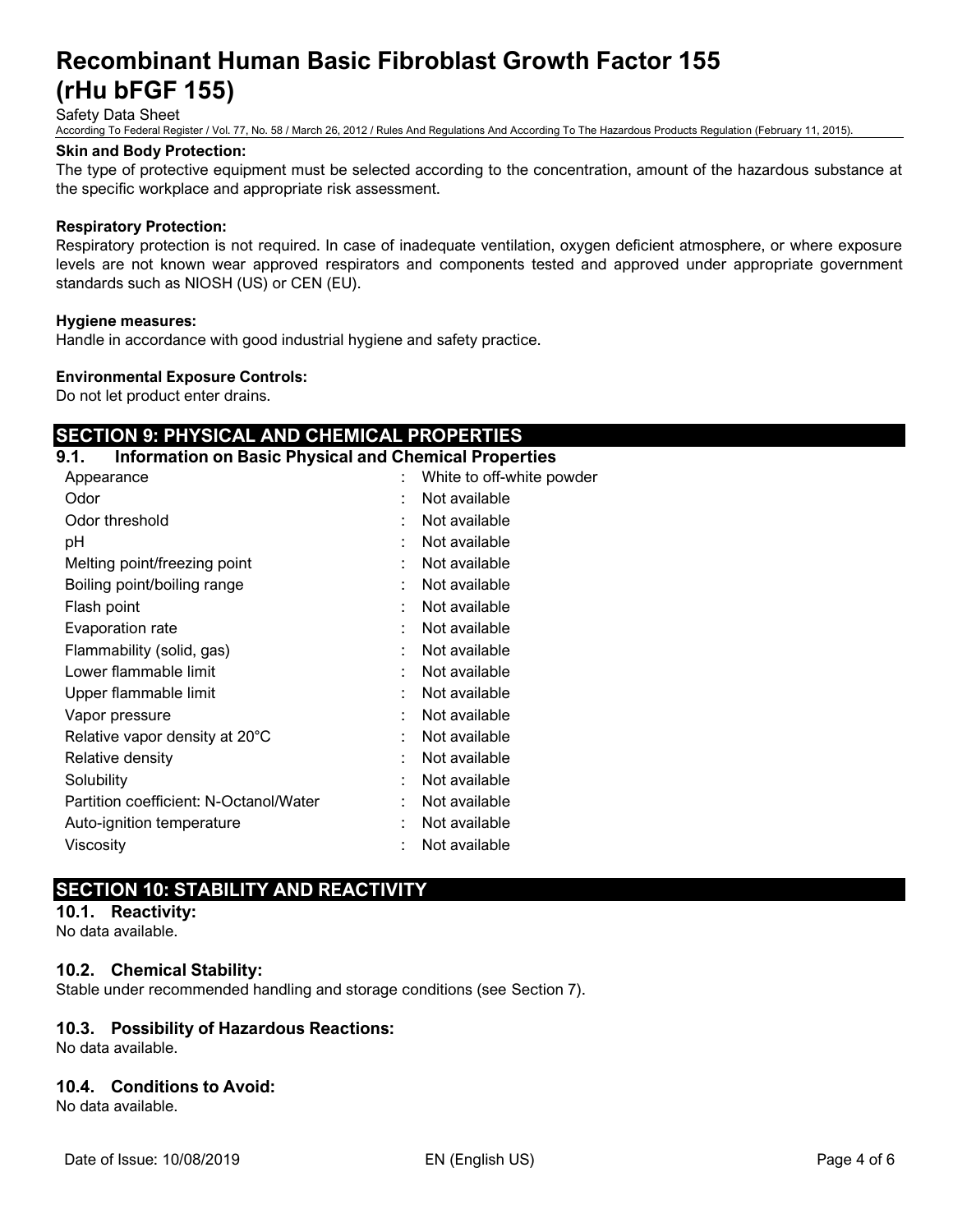Safety Data Sheet

According To Federal Register / Vol. 77, No. 58 / March 26, 2012 / Rules And Regulations And According To The Hazardous Products Regulation (February 11, 2015).

#### **10.5. Incompatible Materials:**

No data available.

## **10.6. Hazardous Decomposition Products:**

Under normal conditions of storage and use, hazardous decomposition products should not be produced.

# **SECTION 11: TOXICOLOGICAL INFORMATION**

# **11.1. Information on Toxicological Effects**

There is no data available indicating acute toxicity.

| <b>Inhalation Exposure</b>                           |  | Not classified |
|------------------------------------------------------|--|----------------|
| <b>Ingestion Exposure</b>                            |  | Not classified |
| Skin Exposure                                        |  | Not classified |
| Eye Exposure                                         |  | Not classified |
| <b>Germ Cell Mutagenicity</b>                        |  | Not classified |
| Carcinogenicity                                      |  | Not classified |
| <b>Reproductive Toxicity</b>                         |  | Not classified |
| Specific Target Organ Toxicity (Single Exposure)     |  | Not classified |
| Specific Target Organ Toxicity (Repeated Exposure) : |  | Not classified |
| <b>Aspiration Hazard</b>                             |  | Not classified |

# **SECTION 12: ECOLOGICAL INFORMATION**

**12.1. Ecotoxicity**

No data available.

## **12.2. Persistence and Degradability**

No data available.

## **12.3. Bioaccumulative Potential**

No data available.

#### **12.4. Mobility in Soil**

No data available.

#### **12.5. Other Adverse Effects**

No data available.

# **SECTION 13: DISPOSAL CONSIDERATIONS**

#### **13.1. Waste treatment methods**

Treatment of waste per local authority regulations. Empty containers may retain product residues. Avoid disposal of material into untreated sewers. Disposal of this product, solutions and any by-products should at all times comply with the requirements of environmental protection and waste disposal legislation and any regional, national and local authority requirements.